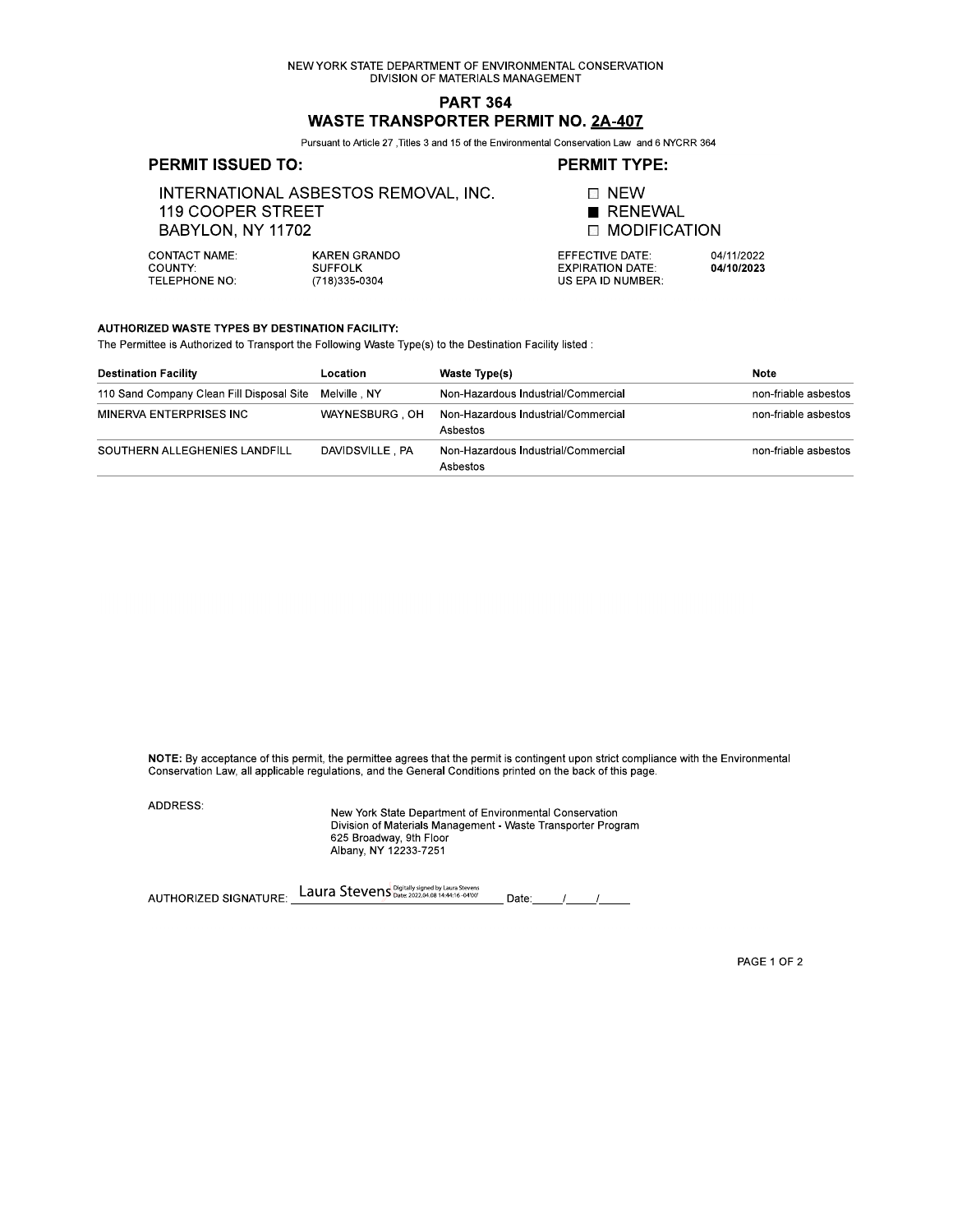# WASTE TRANSPORTER PERMIT

# GENERAL CONDITIONS

The permittee must:

- 1. Carry a copy of this waste transporter permit in each vehicle to transport waste. Failure to produce a copy of the permit upon request is a violation of the permit.
- 2. Display the full name of the transporter on both sides of each vehicle and display the waste transporter permit number on both sides and rear of each vehicle containing waste. The displayed name and permit number must be in characters at least three inches high and of a color that contrasts sharply with the background.
- 3. Transport waste only in authorized vehicles. An authorized vehicle is one that is listed on this permit.
- 4. Submit to the Department a modification application for additions/deletions to the authorized fleet of vehicles. The permittee must wait for a modified permit before operating the vehicles identified in the modification application.
- 5. Submit to the Department a modification application to add a new waste category or a new destination facility, or to change the current waste or destination facility category. The permittee must wait for a modified permit before transporting new waste types or transporting to new destination facilities.
- 6. Submit to the Department a modification application for change of address or company name.
- 7. Comply with requirements for placarding and packaging as set forth in New York State Transportation Law as well as any applicable federal rules and regulations.
- 8. Contain all wastes in the vehicle so there is no leaking, blowing, or other discharge of waste.
- 9. Use vehicles to transport only materials not intended for human or animal consumption unless the vehicle is properly cleaned.
- 10. Comply with requirements for manifesting hazardous waste, regulated medical waste, or low-level radioactive waste as set forth in the New York State Environmental Conservation Law and the implementing regulations. Transporters who provide a pre-printed manifest to a generator/shipper/ offeror of regulated waste shall ensure that all information is correct and clearly legible on all copies of the manifest.
- 11. Deliver waste only to transfer, storage .. treatment and disposal facilities authorized to accept such waste. Permittee must demonstrate that facilities are so authorized if requested to do so.
- 12. Maintain liability insurance as required by New York State Environmental Conservation Law.
- 13. Maintain records of the amount of each waste type transported to each destination facility on a calendaryear basis. The transporter is obligated to provide a report of this information to the Department at the time of permit renewal, or to any law enforcement officer, if requested to do so.
- 14. Pay regulatory fees on an annual basis. Non-payment may be cause for revocation or suspension of permit.
- 15. This permit is not transferrable. A change of ownership will invalidate this permit.
- 16. This permit does not relieve the permittee from the obligation to obtain any other approvals or permits, or from complying with any other applicable federal, state, or local requirement.
- 17. Renewal applications must be submitted no less than 30 days prior to the expiration date of the permit to:

New York State Department of Environmental Conservation Division of Materials Management, Waste Transporter Program 625 Broadway, 9th Floor Albany, NY 12233-7251